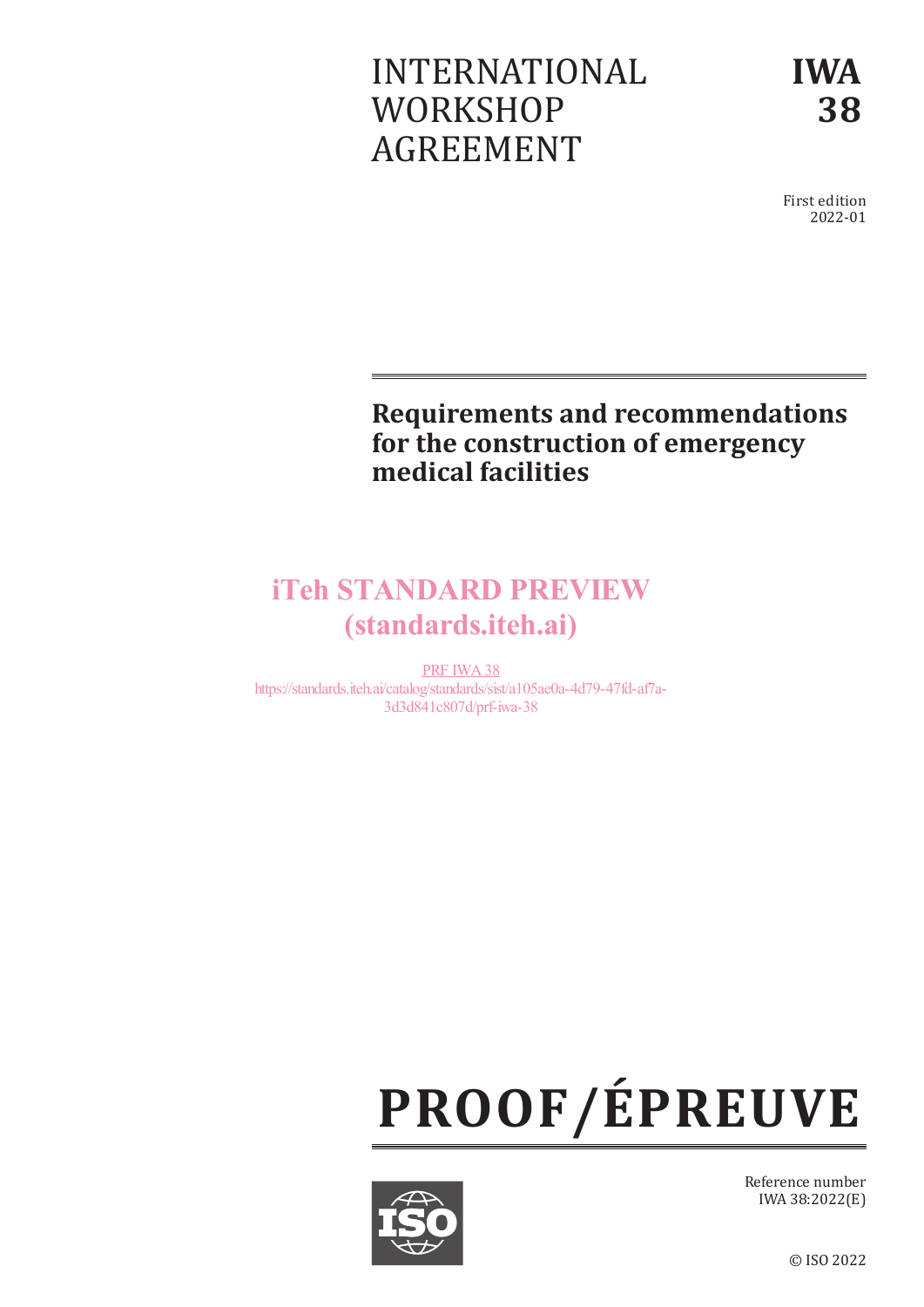# iTeh STANDARD PREVIEW (standards.iteh.ai)

PRF IWA38 https://standards.iteh.ai/catalog/standards/sist/a105ae0a-4d79-47fd-af7a-3d3d841c807d/prf-iwa-38



# **COPYRIGHT PROTECTED DOCUMENT**

© ISO 2022

All rights reserved. Unless otherwise specified, or required in the context of its implementation, no part of this publication may be reproduced or utilized otherwise in any form or by any means, electronic or mechanical, including photocopying, or posting on the internet or an intranet, without prior written permission. Permission can be requested from either ISO at the address below or ISO's member body in the country of the requester.

ISO copyright office CP 401 • Ch. de Blandonnet 8 CH-1214 Vernier, Geneva Phone: +41 22 749 01 11 Email: copyright@iso.org Website: www.iso.org

Published in Switzerland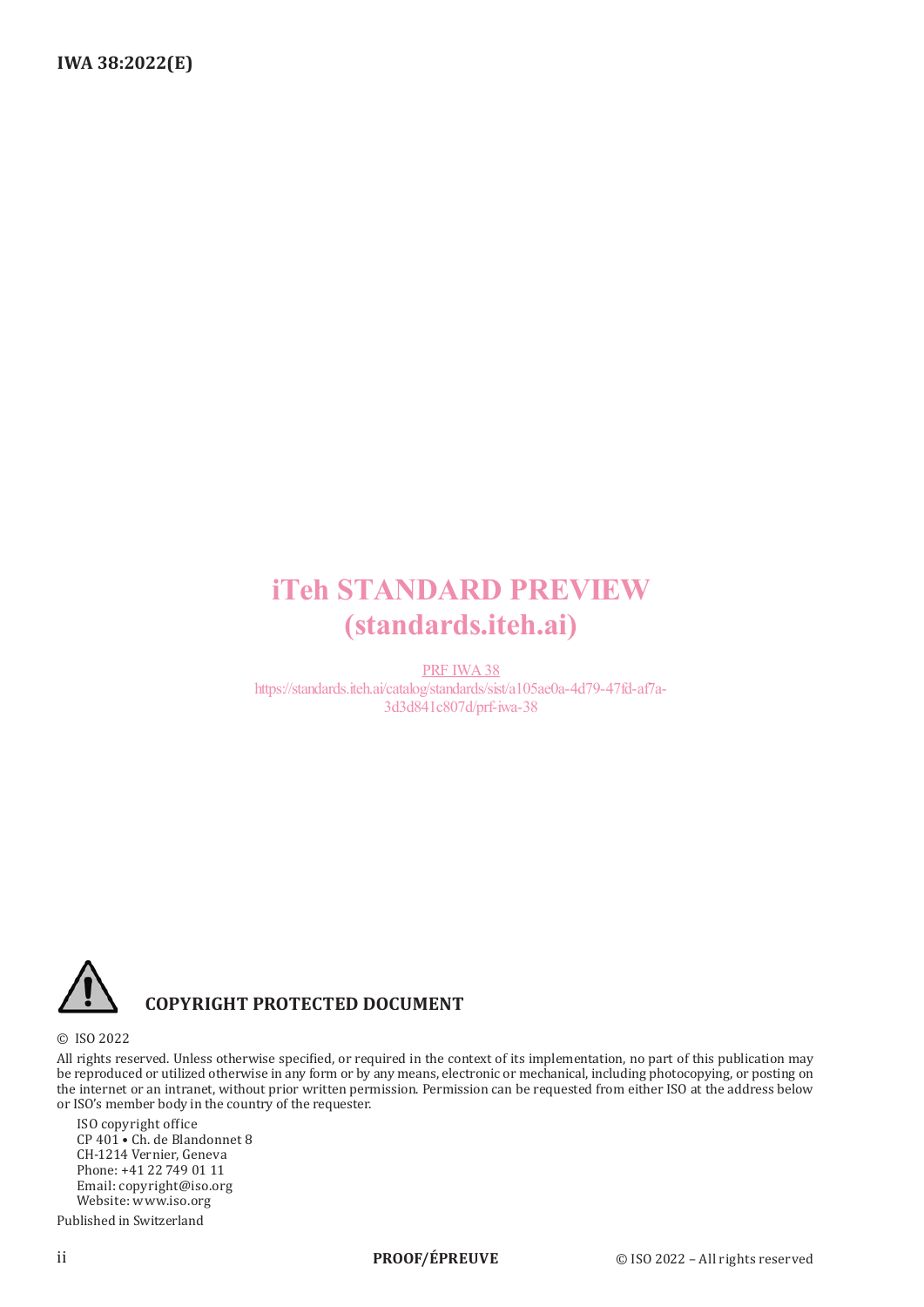# **Contents**

| . .<br>×<br>۰,<br>× |
|---------------------|
|---------------------|

| 1 |     |                                                                                                                                                                                                                                     |  |  |  |  |  |
|---|-----|-------------------------------------------------------------------------------------------------------------------------------------------------------------------------------------------------------------------------------------|--|--|--|--|--|
| 2 |     |                                                                                                                                                                                                                                     |  |  |  |  |  |
| 3 |     |                                                                                                                                                                                                                                     |  |  |  |  |  |
| 4 |     |                                                                                                                                                                                                                                     |  |  |  |  |  |
|   |     |                                                                                                                                                                                                                                     |  |  |  |  |  |
| 5 | 5.1 |                                                                                                                                                                                                                                     |  |  |  |  |  |
|   | 5.2 |                                                                                                                                                                                                                                     |  |  |  |  |  |
|   | 5.3 |                                                                                                                                                                                                                                     |  |  |  |  |  |
|   | 5.4 |                                                                                                                                                                                                                                     |  |  |  |  |  |
|   | 5.5 |                                                                                                                                                                                                                                     |  |  |  |  |  |
|   | 5.6 |                                                                                                                                                                                                                                     |  |  |  |  |  |
| 6 |     | Site selection and planning <u>with and the selection</u> and planning and selection and planning and the selection and planning and selection and planning and selection and planning and selection and selection and planning and |  |  |  |  |  |
|   | 6.1 |                                                                                                                                                                                                                                     |  |  |  |  |  |
|   | 6.2 |                                                                                                                                                                                                                                     |  |  |  |  |  |
|   | 6.3 |                                                                                                                                                                                                                                     |  |  |  |  |  |
|   | 6.4 |                                                                                                                                                                                                                                     |  |  |  |  |  |
|   | 6.5 | Entrances 3<br>Preventing cross-contamination RD PREVIEW 4                                                                                                                                                                          |  |  |  |  |  |
|   |     |                                                                                                                                                                                                                                     |  |  |  |  |  |
|   |     |                                                                                                                                                                                                                                     |  |  |  |  |  |
| 7 |     |                                                                                                                                                                                                                                     |  |  |  |  |  |
|   | 7.1 |                                                                                                                                                                                                                                     |  |  |  |  |  |
|   |     | General provisions<br>7.1.1 Zoning<br>7.1.2 http://edisposition/catalog/standards/sist/a105ae0a-4d79-47fd-af7a-<br>4 A                                                                                                              |  |  |  |  |  |
|   |     | Construction method <sup>1</sup> lc807d/prf-iwa-38<br>7.1.3                                                                                                                                                                         |  |  |  |  |  |
|   |     | 7.1.4                                                                                                                                                                                                                               |  |  |  |  |  |
|   |     | 7.1.5                                                                                                                                                                                                                               |  |  |  |  |  |
|   |     | 7.1.6                                                                                                                                                                                                                               |  |  |  |  |  |
|   |     | 7.1.7                                                                                                                                                                                                                               |  |  |  |  |  |
|   |     | 7.1.8                                                                                                                                                                                                                               |  |  |  |  |  |
|   |     | 7.1.9                                                                                                                                                                                                                               |  |  |  |  |  |
|   | 7.2 |                                                                                                                                                                                                                                     |  |  |  |  |  |
|   |     | 7.2.1                                                                                                                                                                                                                               |  |  |  |  |  |
|   |     | 7.2.2                                                                                                                                                                                                                               |  |  |  |  |  |
|   |     | 7.2.3                                                                                                                                                                                                                               |  |  |  |  |  |
|   |     | 7.2.4                                                                                                                                                                                                                               |  |  |  |  |  |
|   |     | 7.2.5                                                                                                                                                                                                                               |  |  |  |  |  |
|   |     | 7.2.6                                                                                                                                                                                                                               |  |  |  |  |  |
| 8 |     |                                                                                                                                                                                                                                     |  |  |  |  |  |
|   | 8.1 |                                                                                                                                                                                                                                     |  |  |  |  |  |
|   |     | 8.1.1                                                                                                                                                                                                                               |  |  |  |  |  |
|   |     | 8.1.2                                                                                                                                                                                                                               |  |  |  |  |  |
|   |     | 8.1.3                                                                                                                                                                                                                               |  |  |  |  |  |
|   |     | 8.1.4                                                                                                                                                                                                                               |  |  |  |  |  |
|   |     | 8.1.5                                                                                                                                                                                                                               |  |  |  |  |  |
|   |     | 8.1.6                                                                                                                                                                                                                               |  |  |  |  |  |
|   |     | 8.1.7                                                                                                                                                                                                                               |  |  |  |  |  |
|   |     | 8.1.8                                                                                                                                                                                                                               |  |  |  |  |  |
|   | 8.2 |                                                                                                                                                                                                                                     |  |  |  |  |  |
|   |     | 8.2.1                                                                                                                                                                                                                               |  |  |  |  |  |
|   |     |                                                                                                                                                                                                                                     |  |  |  |  |  |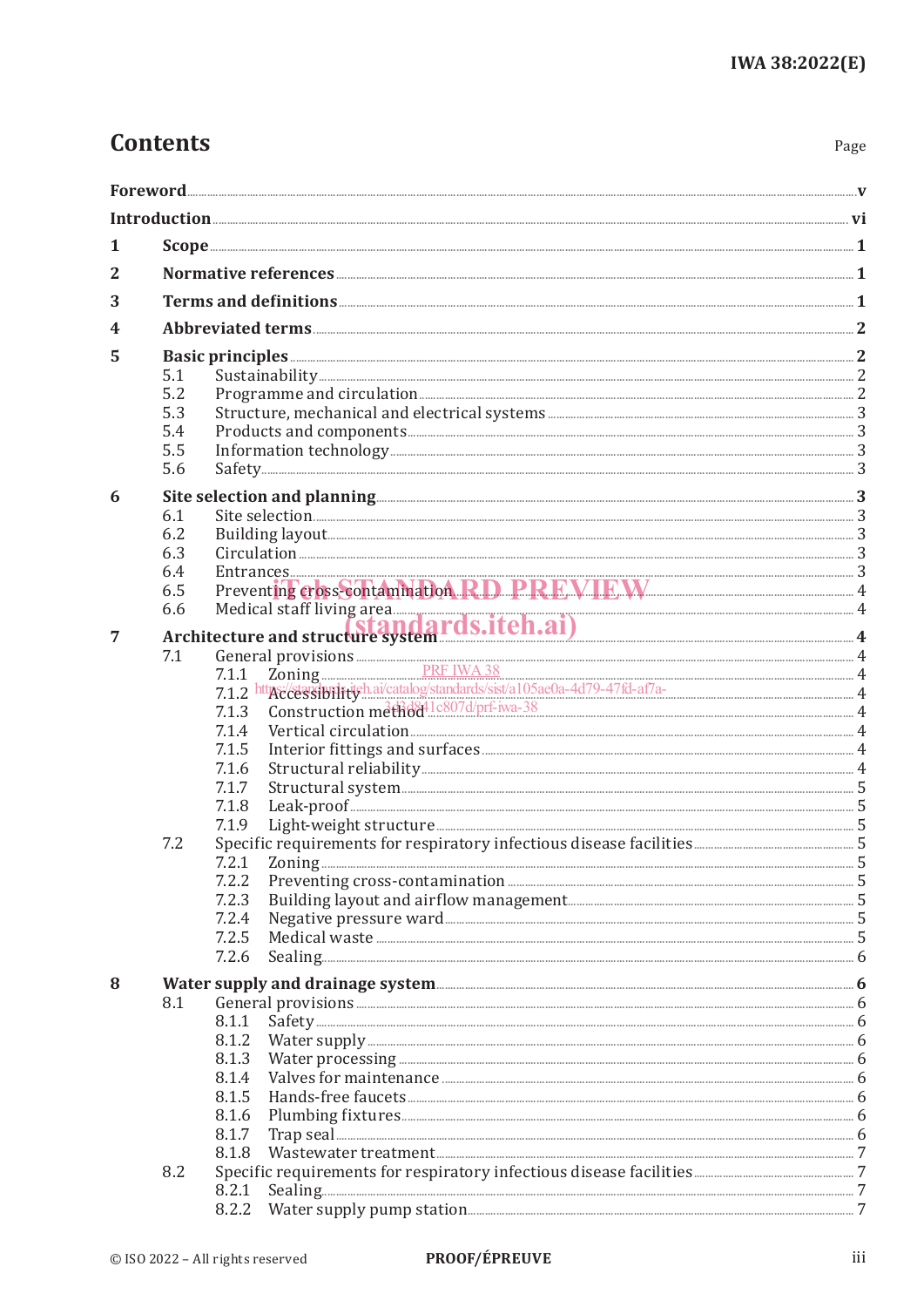|           |      | 8.2.3                                                                                                                                                                                                                         |  |
|-----------|------|-------------------------------------------------------------------------------------------------------------------------------------------------------------------------------------------------------------------------------|--|
|           |      | 8.2.4                                                                                                                                                                                                                         |  |
|           |      | 8.2.5                                                                                                                                                                                                                         |  |
|           |      | 8.2.6                                                                                                                                                                                                                         |  |
|           |      | 8.2.7                                                                                                                                                                                                                         |  |
|           |      | 8.2.8                                                                                                                                                                                                                         |  |
|           |      |                                                                                                                                                                                                                               |  |
| 9         |      | Heating, ventilation and air conditioning system <b>Exercise Conditions</b> 8                                                                                                                                                 |  |
|           | 9.1  | General provisions 38 and 30 million of the state of the state of the state of the state of the state of the state of the state of the state of the state of the state of the state of the state of the state of the state of |  |
|           |      |                                                                                                                                                                                                                               |  |
|           |      | 9.1.2                                                                                                                                                                                                                         |  |
|           | 9.2  |                                                                                                                                                                                                                               |  |
|           |      | 9.2.1                                                                                                                                                                                                                         |  |
|           |      | 9.2.2                                                                                                                                                                                                                         |  |
|           |      | 9.2.3                                                                                                                                                                                                                         |  |
|           |      | 9.2.4                                                                                                                                                                                                                         |  |
|           |      | 9.2.5                                                                                                                                                                                                                         |  |
|           |      | 9.2.6                                                                                                                                                                                                                         |  |
|           |      | 9.2.7                                                                                                                                                                                                                         |  |
|           |      | 9.2.8                                                                                                                                                                                                                         |  |
|           |      | 9.2.9                                                                                                                                                                                                                         |  |
|           |      |                                                                                                                                                                                                                               |  |
|           |      |                                                                                                                                                                                                                               |  |
| <b>10</b> |      | Electrical and intelligent systems <b>Manual Community</b> 10                                                                                                                                                                 |  |
|           | 10.1 | General provisions 10<br>10.1.1 Power supply A STANDARD PREVIEW 10                                                                                                                                                            |  |
|           |      |                                                                                                                                                                                                                               |  |
|           |      |                                                                                                                                                                                                                               |  |
|           |      |                                                                                                                                                                                                                               |  |
|           |      |                                                                                                                                                                                                                               |  |
|           |      |                                                                                                                                                                                                                               |  |
|           |      |                                                                                                                                                                                                                               |  |
|           | 10.2 |                                                                                                                                                                                                                               |  |
|           |      |                                                                                                                                                                                                                               |  |
|           |      |                                                                                                                                                                                                                               |  |
|           |      |                                                                                                                                                                                                                               |  |
|           |      |                                                                                                                                                                                                                               |  |
|           |      |                                                                                                                                                                                                                               |  |
|           |      |                                                                                                                                                                                                                               |  |
| 11        |      |                                                                                                                                                                                                                               |  |
|           | 11.1 |                                                                                                                                                                                                                               |  |
|           |      |                                                                                                                                                                                                                               |  |
|           |      |                                                                                                                                                                                                                               |  |
|           |      |                                                                                                                                                                                                                               |  |
|           |      |                                                                                                                                                                                                                               |  |
|           |      |                                                                                                                                                                                                                               |  |
|           |      |                                                                                                                                                                                                                               |  |
|           |      |                                                                                                                                                                                                                               |  |
|           | 11.2 |                                                                                                                                                                                                                               |  |
|           |      |                                                                                                                                                                                                                               |  |
|           |      |                                                                                                                                                                                                                               |  |
|           |      |                                                                                                                                                                                                                               |  |
|           |      |                                                                                                                                                                                                                               |  |
|           |      |                                                                                                                                                                                                                               |  |
|           |      | 11.2.6 Flow capacity 32                                                                                                                                                                                                       |  |
|           |      |                                                                                                                                                                                                                               |  |
|           |      |                                                                                                                                                                                                                               |  |
|           |      |                                                                                                                                                                                                                               |  |
|           |      |                                                                                                                                                                                                                               |  |
|           |      |                                                                                                                                                                                                                               |  |
|           |      | Bibliography 24                                                                                                                                                                                                               |  |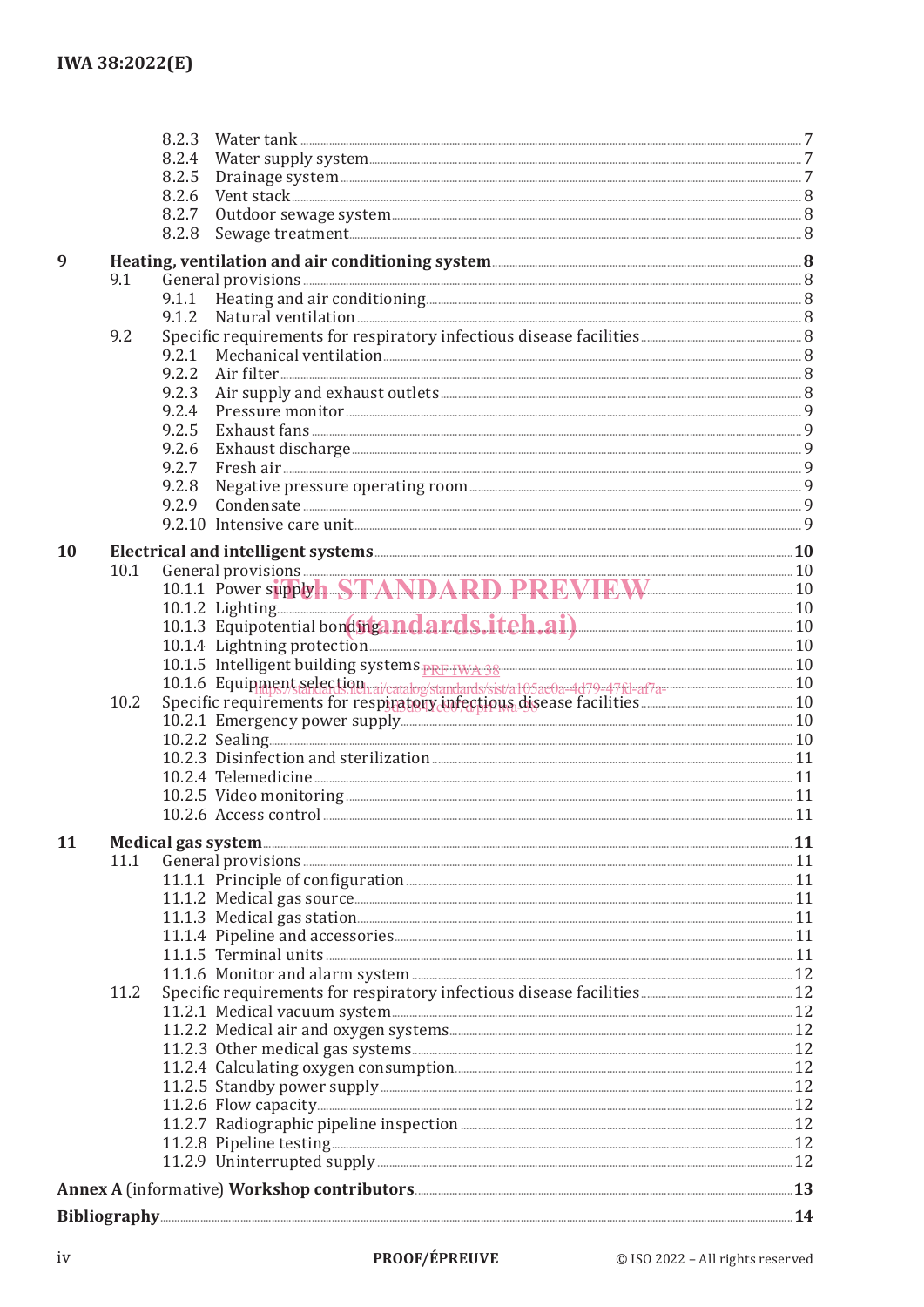# **Foreword**

ISO (the International Organization for Standardization) is a worldwide federation of national standards bodies (ISO member bodies). The work of preparing International Standards is normally carried out through ISO technical committees. Each member body interested in a subject for which a technical committee has been established has the right to be represented on that committee. International organizations, governmental and non-governmental, in liaison with ISO, also take part in the work. ISO collaborates closely with the International Electrotechnical Commission (IEC) on all matters of electrotechnical standardization.

The procedures used to develop this document and those intended for its further maintenance are described in the ISO/IEC Directives, Part 1. In particular, the different approval criteria needed for the different types of ISO documents should be noted. This document was drafted in accordance with the editorial rules of the ISO/IEC Directives, Part 2 (see www.iso.org/directives).

Attention is drawn to the possibility that some of the elements of this document may be the subject of patent rights. ISO shall not be held responsible for identifying any or all such patent rights. Details of any patent rights identified during the development of the document will be in the Introduction and/or on the ISO list of patent declarations received (see www.iso.org/patents).

Any trade name used in this document is information given for the convenience of users and does not constitute an endorsement.

For an explanation of the voluntary nature of standards, the meaning of ISO specific terms and expressions related to conformity assessment, as well as information about ISO's adherence to the World Trade Organization (WTO) principles in the Technical Barriers to Trade (TBT), see www.iso.org/iso/foreword.html(standards.iteh.ai)

International Workshop Agreement IWA 38 was approved at a series of workshops hosted by the Standardization Administration of China (SAC), in association with China IPPR International the Standardization of China (SAC), in association with China IPPR International ens sumal disable that the standard in the standard of the standard and April, 2021. 3d3d841c807d/prf-iwa-38

Any feedback or questions on this document should be directed to the user's national standards body. A complete listing of these bodies can be found at www.iso.org/members.html.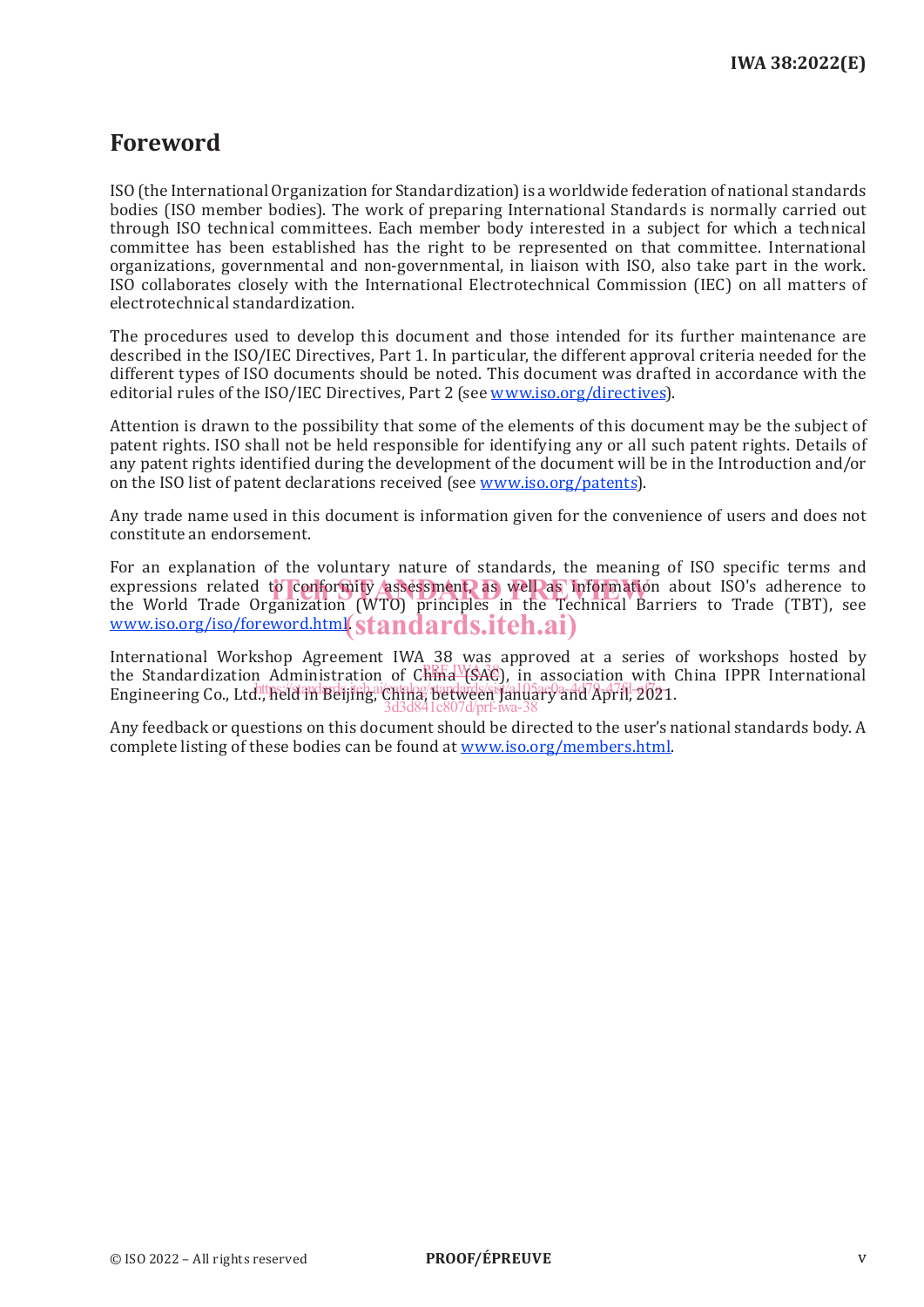# **Introduction**

Over the past few decades, natural disasters, industrial accidents and severe epidemics have frequently occurred and caused great losses of human life and properties. In order to deal with these emergency issues, the construction of emergency medical facilities is very important and has practical significance.

In China, the Beijing Xiaotangshan Hospital (612 beds) was constructed in 7 days when SARS broke out in 2003. In 2020, the Wuhan Huoshenshan Hospital (1 000 beds) and the Wuhan Leishenshan Hospital (1 600 beds) were constructed in 10 days. These emergency medical facilities played an important role in fighting COVID-19.

This document summarizes the successful experiences accumulated from the construction of several emergency medical facilities including the projects mentioned above, studies the new problems revealed in different types of emergencies in the past, and develops a set of technical guidelines for the design of emergency medical facilities.

This document is intended to provide technical support for the safe, appropriate and rapid construction of emergency medical facilities. In the design of an emergency medical facility, its function and scale are determined by the type, characteristics, rescue plans and actual needs of the emergency. The site plan is set in a scientific and reasonable way. The various traffic flows in the facility are organized efficiently, and it should have a degree of flexibility, so as to meet the uncertainty in emergencies.

# iTeh STANDARD PREVIEW (standards.iteh.ai)

PRF IWA38 https://standards.iteh.ai/catalog/standards/sist/a105ae0a-4d79-47fd-af7a-3d3d841c807d/prf-iwa-38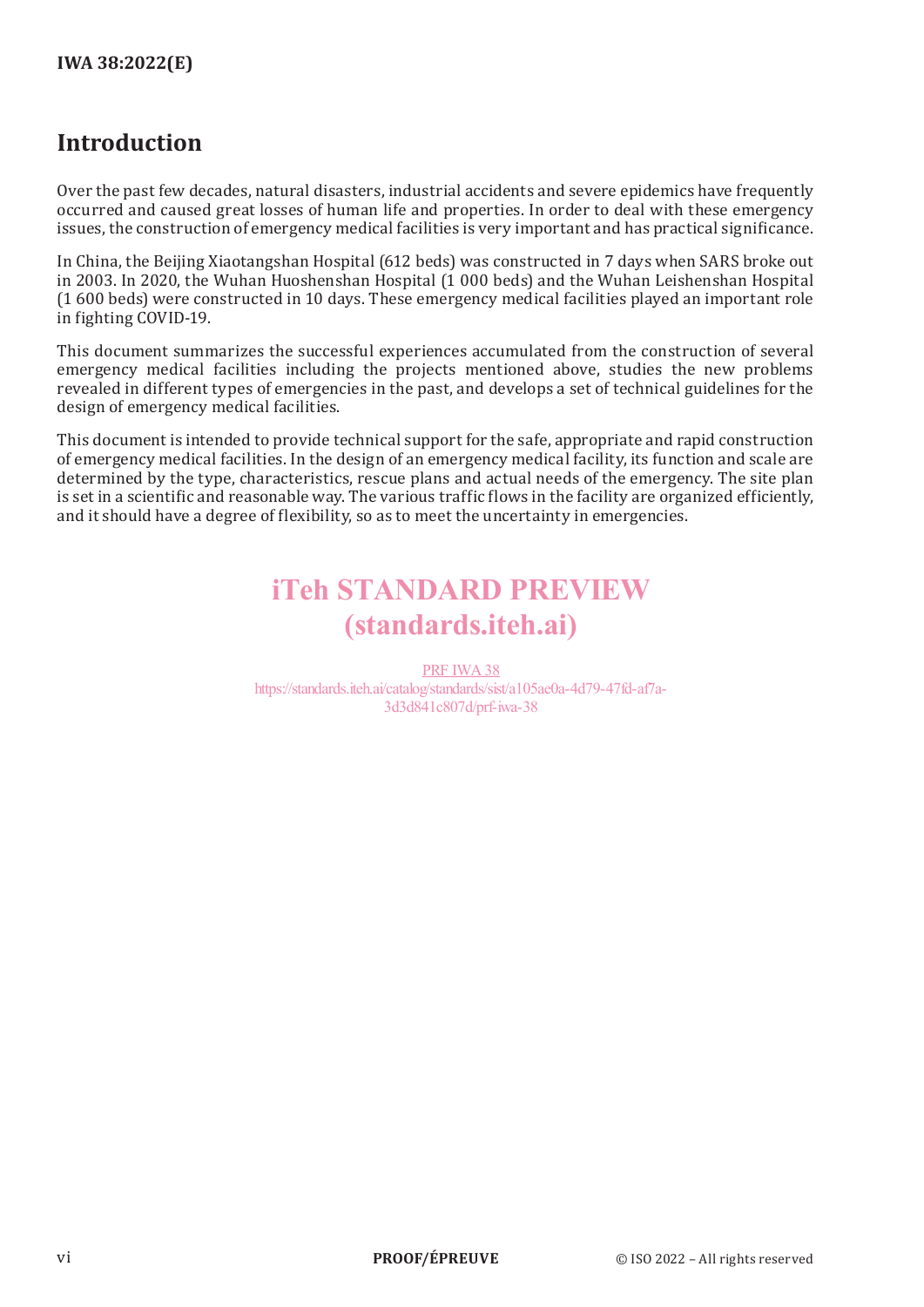# **Requirements and recommendations for the construction of emergency medical facilities**

# **1 Scope**

This document provides requirements and recommendations for the rapid construction of emergency medical facilities, including various categories of public health emergencies, for handling large numbers of casualties and patients. The functional composition of emergency medical facilities is determined by the characteristics of the emergencies.

This document is applicable to new projects built on new sites or within existing medical institutions, where emergency medical facilities are constructed rapidly from steel-frames and prefabricated standard plates or box structures.

# **2 Normative references**

The following documents are referred to in the text in such a way that some or all of their content constitutes requirements of this document. For dated references, only the edition cited applies. For undated references, the latest edition of the referenced document (including any amendments) applies.

ISO 16890-1, *Air filters for general ventilation — Part 1: Technical specifications, requirements and*  iTeh STANDARD PREVIEW **classification system based upon particulate matter efficiency (ePM)** 

ISO 29463-1, *High efficiency filters and filter media for removing particles from air — Part 1: Classification, performance, testing and marking* PRF IWA 38

https://standards.iteh.ai/catalog/standards/sist/a105ae0a-4d79-47fd-af7a-

#### 3d3d841c807d/prf-iwa-38

# **3 Terms and definitions**

For the purposes of this document, the following terms and definitions apply.

ISO and IEC maintain terminology databases for use in standardization at the following addresses:

— ISO Online browsing platform: available at https://www.iso.org/obp

— IEC Electropedia: available at https://www.electropedia.org/

#### **3.1**

## **emergency medical facility**

medical facility which is built rapidly and completed in limited time in response to public health issues

#### **3.2**

#### **reception area**

area where patients and the injured are received for preliminary assessment, screening, triaging and filling in related forms

#### **3.3**

#### **clean area**

area where medical staff rest and live

Note 1 to entry: Respiratory infectious disease facilities are divided into different zones based on different sanitation and safety levels.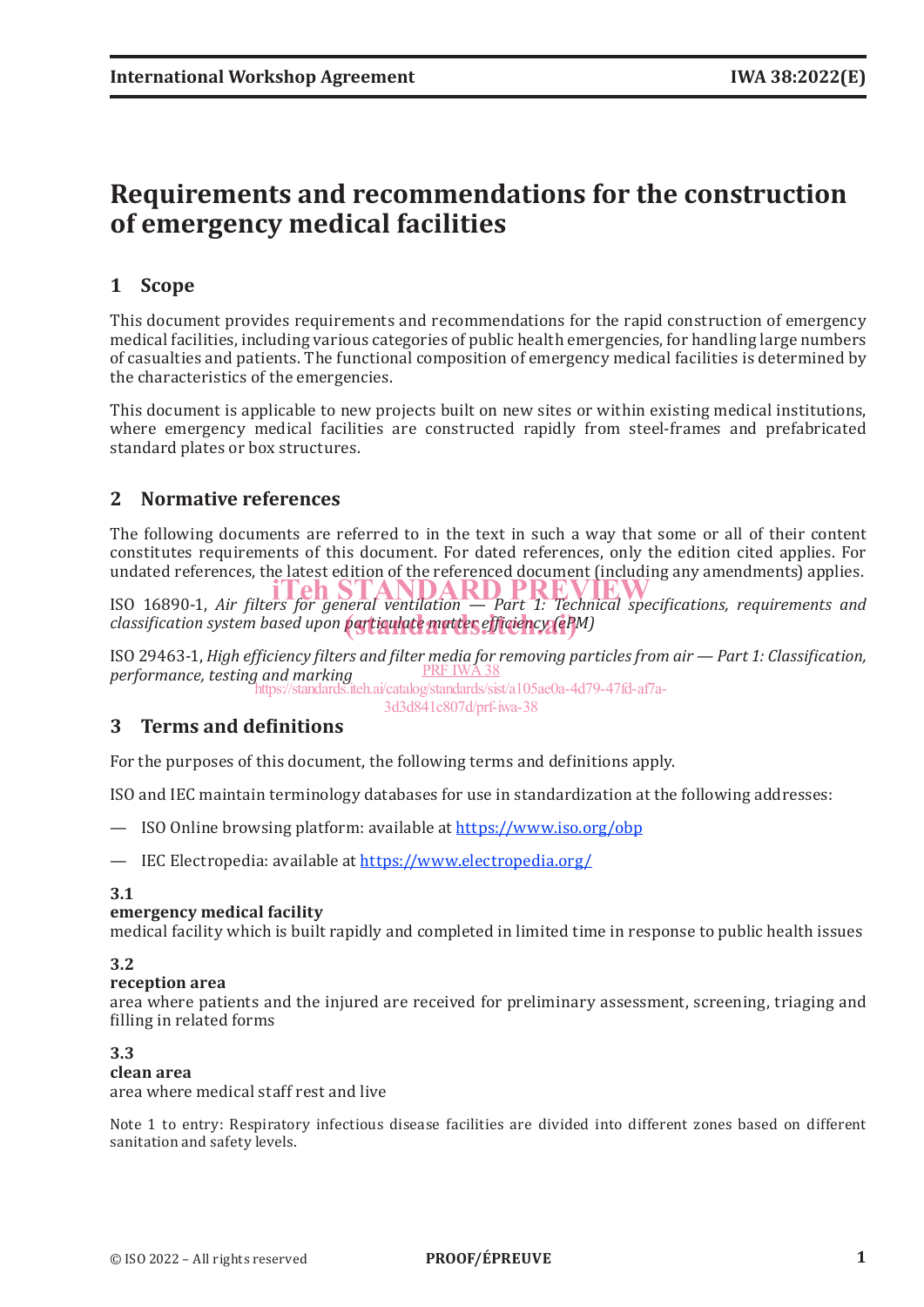#### **3.4**

#### **semi-contaminated area**

working area for medical staff, which is accessible via the *hygienic pass-through area* (3.8)

EXAMPLE Offices, meeting rooms, treatment preparation rooms.

#### **3.5**

#### **contaminated area**

area where medical staff wearing personal protective equipment treat patients, including where patients enter or stay

EXAMPLE Consultation rooms, exam rooms, wards, waste storage.

#### **3.6**

#### **negative pressure ward**

separated ward equipped with a ventilation system which controls the air flow direction to ensure that its indoor static pressure is always lower than that of surrounding areas

#### **3.7**

#### **buffer room**

isolated small room where air flow in adjacent spaces is directed to form a sanitation and safety barrier

#### **3.8**

#### **hygienic pass-through area**

passage space set up at the entrance of *contaminated areas* (3.5), connecting areas of different sanitation and safety levels, where medical staff change shoes, put on/remove gowns, wash hands, shower, put on/ and safety levels, where medical staff change shoes, put on Fremove gowns, wash hai<br>remove personal protective equipment, etc.

#### **3.9**

# (standards.iteh.ai)

#### **medical quarantine area**

buildings and facilities that are suitable for individuals quarantine and medical observation in accordance with relevant r<mark>egulations and requinements for epidemic prevention an</mark>d control 3d3d841c807d/prf-iwa-38

# **4 Abbreviated terms**

CT Computerized Tomography

# **5 Basic principles**

## **5.1 Sustainability**

With case-specific considerations on local resources and actual needs for medical treatment, emergency medical facilities shall respond to local conditions, make the best use of local materials, collaborate and share resources with local health systems, and operate efficiently.

## **5.2 Programme and circulation**

In emergency medical facilities, spaces for rapid screening, triaging and treatment shall be strengthened. Access to imaging tests such as computerized tomography (CT) scan and surgical operation shall be unobstructed and efficient. For respiratory infectious disease facilities, negative pressure wards, negative pressure intensive care units and negative pressure operating rooms shall be set up when necessary.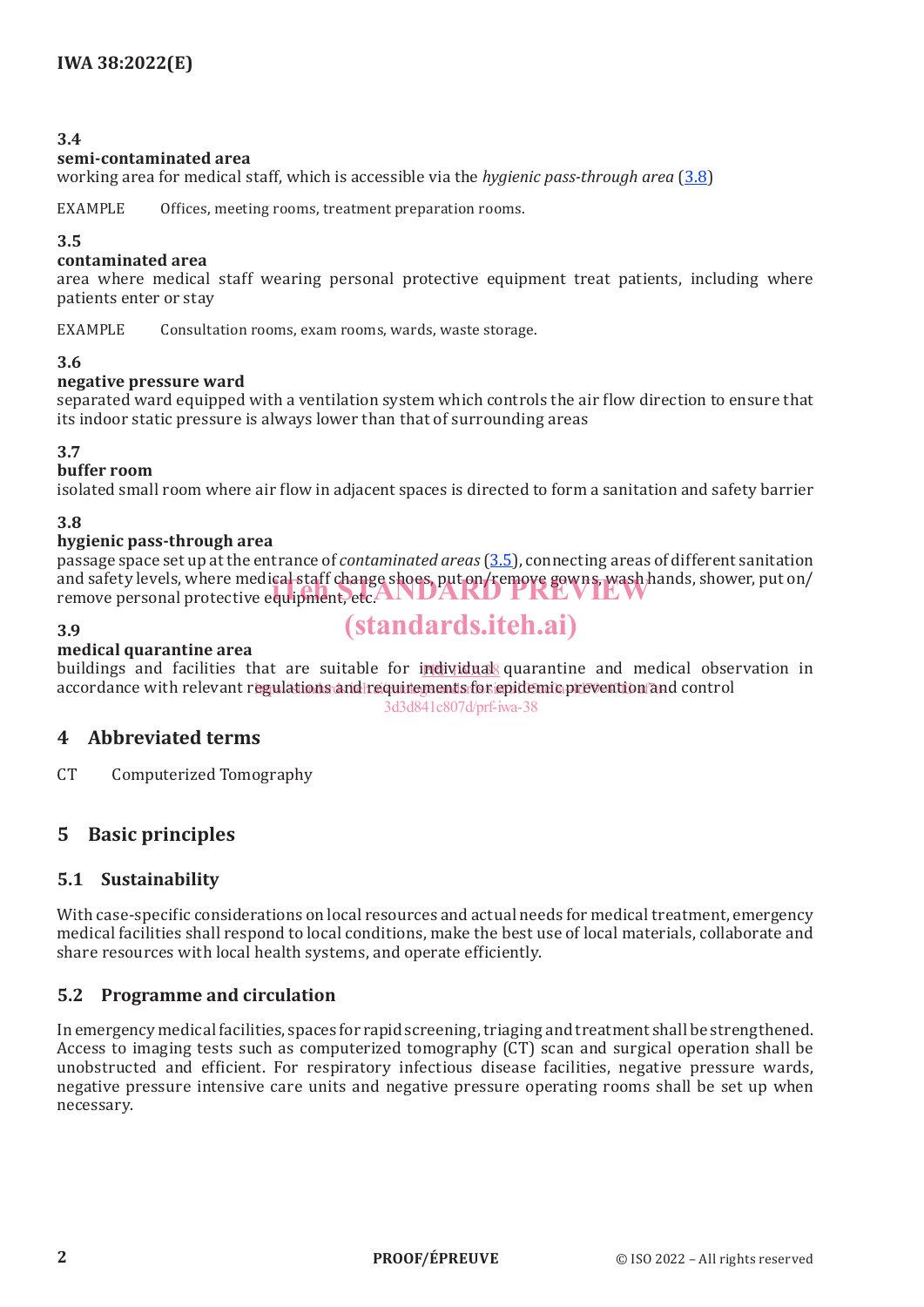# **5.3 Structure, mechanical and electrical systems**

Reliable technology shall be adopted for the structural, mechanical and electrical systems of emergency medical facilities. Prefabricated modular structures, integrated components and pre-wired cabinets should be used.

# **5.4 Products and components**

Products and components selected for emergency medical facilities shall be reliable and easy to maintain.

# **5.5 Information technology**

Emergency medical facilities shall be equipped with information and intelligent technology systems, so as to collect and analyse timely information, to provide tele-consultation, diagnosis and treatment services, to deliver intelligent building management, and to promote data sharing and coordination in the emergency medical service network.

# **5.6 Safety**

In emergency medical facilities, structural safety, non-structural system safety, biosafety, fire safety and environmental safety shall be ensured.

# **6** Site selection and planning NDARD PREVIEW

#### **6.1 Site selection** (standards.iteh.ai)

For sites of emergency medical facilities, vacant spaces in existing medical facilities or their adjacent plots should be selected; reserved open spaces in urban disaster preparedness plans, such as city squares, parks and undeveloped land<del>, call als Obe utilized</del>. In general, the following conditions shall be met.

- a) Geotechnical conditions shall be assessed with relevant standards to meet construction requirements.
- b) Comprehensive municipal infrastructure shall be available.
- c) There shall be a good transport network.
- d) Respiratory infectious disease facilities shall be kept far away from densely-populated or environmentally-sensitive areas. An isolation zone no less than 20 m wide shall be set surrounding the campus, or other effective measures shall be taken to meet biosafety requirements.

# **6.2 Building layout**

The configuration of emergency medical facilities shall be appropriately determined by functional programming. Their building layout and circulation shall be organized to be safe and efficient.

## **6.3 Circulation**

In emergency medical facilities, the circulation patterns of people, logistics and vehicles shall be identified and planned in a scientific way.

## **6.4 Entrances**

An ambulance cleaning and decontamination station shall be set up at the entrance of emergency medical facilities.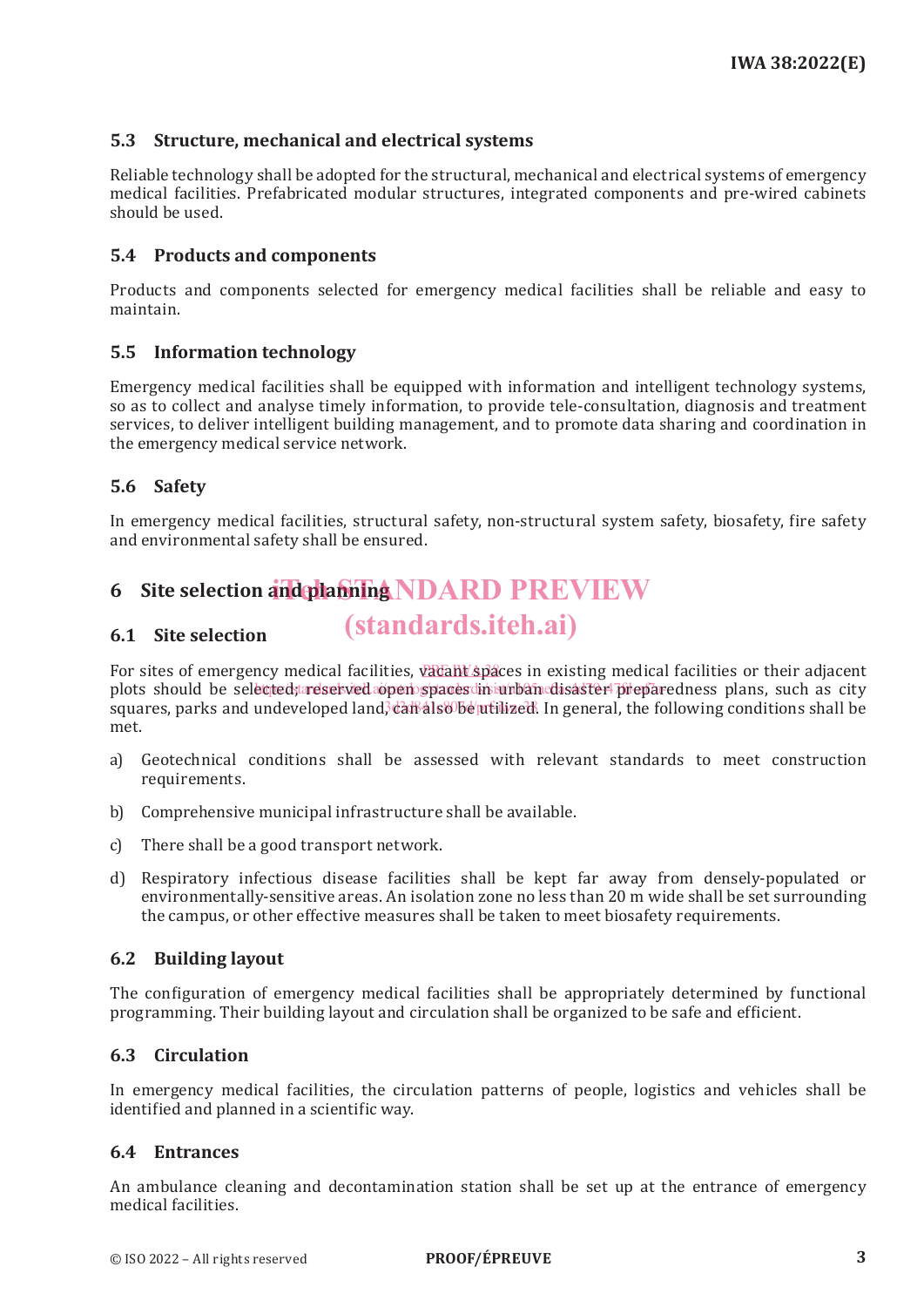# **6.5 Preventing cross-contamination**

Respiratory infectious disease facilities shall respect the following basic principles:

- control the source of infection;
- break the transmission chain;
- segregate high-risk groups.

The circulation paths of medical staff and patients shall be strictly separated. Different transportation routes for clean and contaminated goods shall be provided and they shall not intersect with each other.

# **6.6 Medical staff living area**

When possible, a health professions staff living facility should be set up within or near the emergency medical facility, including a dormitory for on-duty staff and a designated medical quarantine area for staff who are about to leave the facility.

# **7 Architecture and structure system**

## **7.1 General provisions**

#### **7.1.1 Zoning** iTeh STANDARD PREVIEW

The functional zones of emergency medical facilities shall include reception areas, medical technology The functional zones of emergency medical facilities shall include reception areas, medical te<br>areas (such as CT, point-of-care testing, etc.), ward areas, staff living areas and logistics areas.

#### **7.1.2 Accessibility**

PRF IWA38

The patient transfer route shall be barrier-free3d841c807d/prf-iwa-38 https://standards.iteh.ai/catalog/standards/sist/a105ae0a-4d79-47fd-af7a-

# **7.1.3 Construction method**

Prefabricated built-in and modular units should be used for construction. For some special functional areas and areas connected to them, prefabricated components can be assembled on site based on actual needs.

#### **7.1.4 Vertical circulation**

For emergency medical facilities of two or more floors, ramps or bed elevators shall be set up at central traffic routes depending on the conditions. For facilities with biosafety risks, their vertical circulation for clean and contaminated areas shall be planned separately.

#### **7.1.5 Interior fittings and surfaces**

Materials of indoor fittings and surfaces shall be resistant to abrasion and corrosion, leak-proof and easy to clean and maintain. Anti-condensation and anti-seepage technical features shall also be adopted.

#### **7.1.6 Structural reliability**

The structural reliability target and seismic protection criterion of emergency medical facilities shall be determined by their service life, service requirements and construction period.